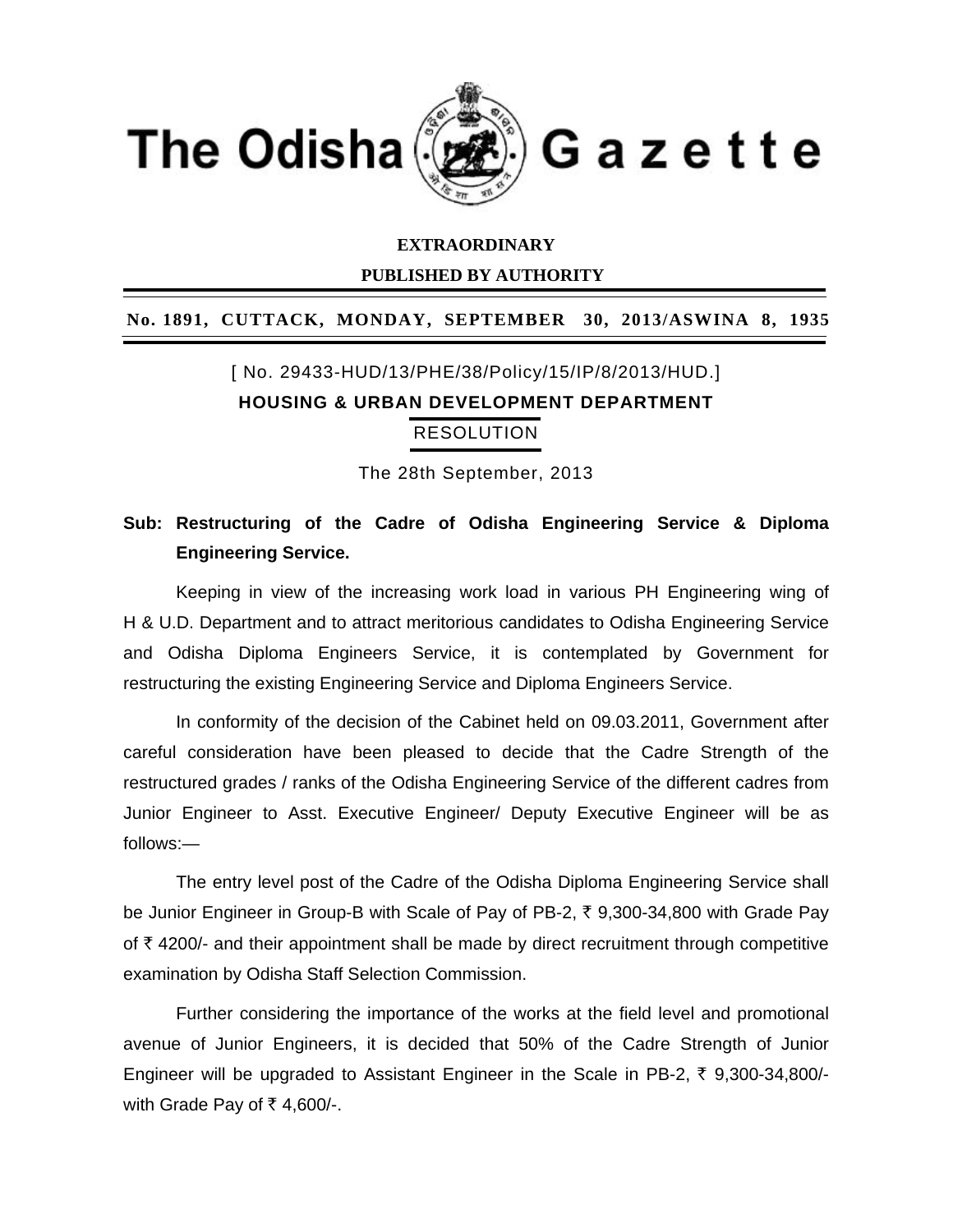The post of Assistant Engineer should be exclusively filled up by way of promotion from the Cadre of J.E. having minimum 10 years of regular service.

In conformity with the W.R. Department Notification No.34600, dated the 29th December, 2012 and in pursuance to the decision of the Cabinet, Government after careful consideration have been pleased to decide as follows:—

The entry level post of the Cadre of Odisha Engineering Service shall be Asst. Executive Engineer in Junior Class-I Branch in the Scale of Pay PB-3, `15,600-39,100/ with Grade Pay of  $\overline{5}5,400/-$ . The existing post of AE & AEE and newly created of 47 nos. will be designated to that of AEE.

It has been further decided that a new post of Deputy Executive Engineer will be introduced in between the post of Asst. Executive Engineer & Executive Engineer in the Scale of Pay of PB-3,  $\bar{x}$  15,600-39,100/- with Grade Pay of  $\bar{x}$ 5,400/- which will be 15% of the Cadre Strength of AEE.

Taking into the above aspects the Cadre Strength of the restructured grade/ rank of Odisha Engineering Service and Odisha Diploma Engineers Service in the different grade from Junior Engineer to Deputy Executive Engineer of the H & U.D. Department will be as follows :

| SI.         | <b>Existing Sanctioned</b> |                                                                     | Additional                                                  | <b>Total Strength</b>                                          | Proposed sanctioned strength                                    |                                                                | Remarks                                    |
|-------------|----------------------------|---------------------------------------------------------------------|-------------------------------------------------------------|----------------------------------------------------------------|-----------------------------------------------------------------|----------------------------------------------------------------|--------------------------------------------|
| No.         | Strength                   |                                                                     | posts<br>agreed for<br>creation by<br>F.D.                  | after<br>restructuring<br>$(Col.3 + Col.5)$                    | after restructuring                                             |                                                                |                                            |
| (1)         | (2)                        | (3)                                                                 | (4)                                                         | (5)                                                            | (6)                                                             | (7)                                                            | (8)                                        |
| $\mathbf 1$ | Junior<br>Engineer         | 705<br>PHEO-<br>214<br>RWSS-<br>447<br><b>GPH-25</b><br>RWPH-<br>19 | 89<br>PHEO-36<br><b>RWSS-15</b><br><b>GPH-23</b><br>RWPH-15 | 794<br><b>PHEO-250</b><br><b>RWSS-462</b><br>GPH-48<br>RWPH-34 | Junior Engineer<br>9,300-34,800/-<br>G.P of 4,200/-             | 397<br><b>PHEO-125</b><br><b>RWSS-231</b><br>GPH-24<br>RWPH-17 | Diploma<br>Engineering<br>Service<br>Cadre |
|             |                            |                                                                     |                                                             |                                                                | Assistant<br>Engineer<br>₹ 9,300-<br>34,800/- G.P of<br>₹4600/- | 397<br><b>PHEO-125</b><br><b>RWSS-231</b><br>GPH-24<br>RWPH-17 |                                            |